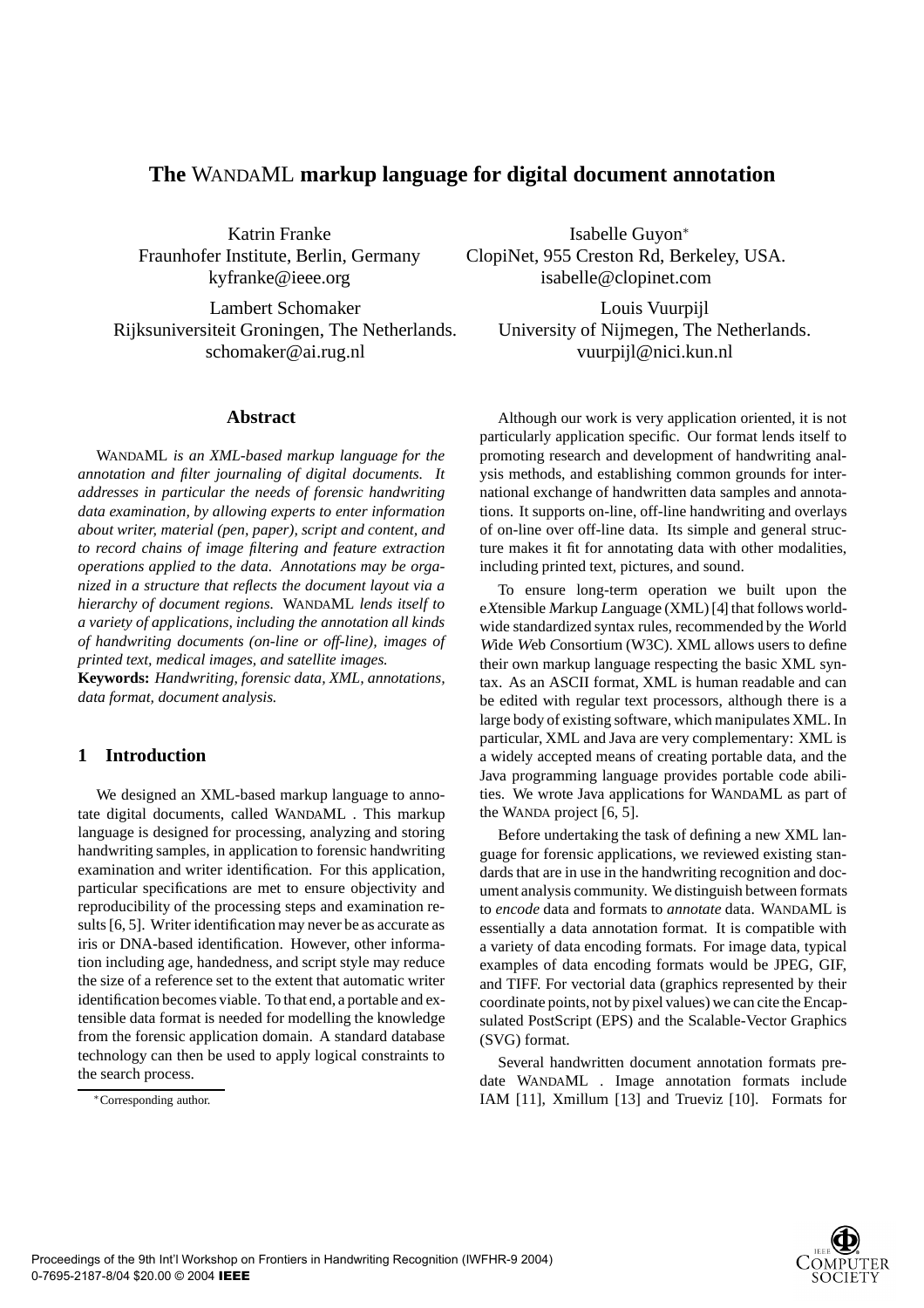

**Table 1. Existing format comparison. IML=InkML, UP=Unipen, XM=Xmillum, TV=Trueviz.**

virtual ink or "electronic ink" combining both data *encoding* and data *annotation*, include Unipen [7] and InkML [3]. We summarize the features of the existing formats in Table 1. We outline in bold the features that are required for forensic applications. No standard predating WANDAML meets all of our requirements. Related work is discussed in more details in our technical report [1].

WANDAML is the result of joint efforts of forensic handwriting experts and researchers in computer-based handwriting analysis. Well-established termini and procedures of forensic science inspired many aspects of the design [8, 2, 12, 9, 14]. WANDAML also benefitted from the experience of some of the team members who invented Unipen, a data format for on-line handwriting [7]. Two of our team members are also involved in the InkML consortium [3] and WANDAML is currently under evaluation by an InkML subgroup.

### **2 Notations and conventions**

A particular XML markup language such as WANDAML can be defined in standard ways using the document type definition language (DTD) or XML schemas [4]. We provide DTDs to specify WANDAML [1], the conversion into WSX schema [4] is in progress.

Following the general XML nomenclature, in XML annotation we have:

```
<my_tag my_attribute="my_value">
   <my_element/>
</my_tag>
```
where,  $\langle \text{my\_tag}\rangle$  and  $\langle \text{my\_element}\rangle$  are tags<sup>1</sup> or "elements", and my attribute is an attribute of my tag, having value my\_value. In DTDs, "entities" are defined, which may be used as lists of admissible attribute values.

We adopt a minimum set of conventions carried throughout WANDAML :

- Entities, attributes and elements contain only lowercase and underscore characters.
- Certain attributes have special meanings: id a unique identifier, type a type from a pre-defined list, label an optional user-defined string that can be used for search purpose.
- To simplify parsing, we have defined a number of "containers" (<pages/>, <filters/>, <annotations/>, <inputs/>, and <outputs/>), which contain elements of the same name  $(\text{space}/\text{>}$ ,  $\text{filter}/\text{>}$ , etc.) and have the optional attribute number of.

Markup languages based on XML are extensible via the use of name spaces. A body of XML text may be enclosed between tags with an opening tag containing the attribute xmlns (XML name space.) The value of the attribute xmlns is a unique name reserved to identify the definition of a particular XML subset. The URI (Uniform Resource Identifier) of a DTD file or a URL (Uniform Resource Locators) are frequently used for that purpose. The use of name spaces in WANDAML allows us to separate the definition of the basic language skeleton from XML subsets that are application specific.

### **3 A simple scenario**

To understand the WANDAML annotation mechanisms and concepts, it is useful to first understand what it was originally intended for by analyzing an example. The concepts introduced in this Section will be later defined formally in Section 4. In Figure 1, we show an example of forensic evidence. The tasks of a computerassisted human expert analyzing this document may include:

- 1. outlining regions of interest,
- 2. enhancing image quality,
- 3. measuring handwriting characteristics (size of characters, slant, etc.),
- 4. translating handwriting into typed text,



<sup>&</sup>lt;sup>1</sup>We often use the shorthand  $\langle my\_tag \rangle$  for empty tags <my tag></my tag> or tags whose content is not expanded.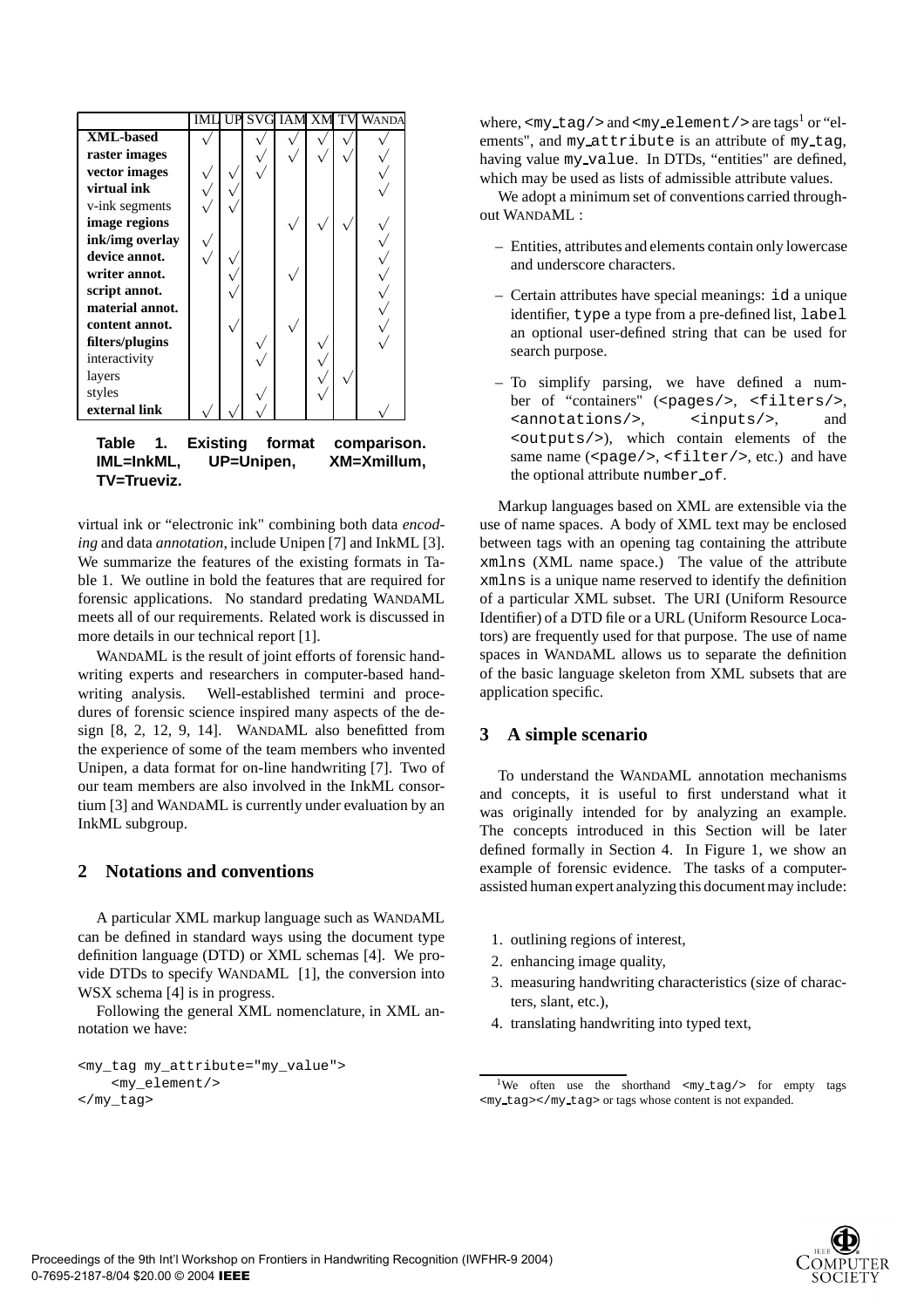

**Figure 1. Wanda document annotation using regions. This picture of two envelopes from suspects in the recent anthrax criminal case provide us with an example of possible use of our** WANDA **regions: A region of interest is delineated, isolating one envelope from the page. A filter is applied to the region to clean the data. A hierarchy of regions (e.g. in address block, lines, words, and characters) is defined and annotated. Source: US Federal Bureau of Investigations.**

- 5. retracing characters with electronic ink,
- 6. annotating defined regions with information relative to content (threat, envelope, form, etc.), writer (age, gender, etc.), script (handprinted, cursive, etc.), and material (paper, pen, etc.)

A document annotation file always start with a root element <wandoc/>:

<wandoc

id="20032004" label="Anthrax example case" xmlns="DTD-HOME.html" />

The id is a machine generated unique document annotation identifier, while the label is provided by the user. The name space xmlns points to the wandoc language definition.

In our example (Figure 1), the  $\langle \text{w} \rangle$  = element contains a single page:

```
<wandoc ...>
    <pages numberOf="1">
        <page id="2003_5"
              label="frontpage"
              next=""/>
    </pages>
</wandoc>
```
By convention, we replace tag attributes by "..." to shorten the description. The page contains one call to a filter, two annotations, and one region:

```
<page ...>
    <filters number_of="1"/>
     <annotations number_of="2"/>
     <regions number_of="1"/>
</page>
```
In the next paragraph, we expand the  $\leq$  filters ...> tag. In this example, a filter is importing an image from a scanner using the a scan software called "IBIS" and returning a link to the resulting image. In the wandoc framework, a document consists of one or several pages, each of which may be represented by an image. Notice that there is no need for a special tag <image/>. Images are imported through defined filters, e.g. the scan filter.

```
<filters number_of="1">
    <filter type="import"
            label="ibisScan">
        <inputs>
            <input type="stream"
                   number="1"
                    xmlns="scan.dtd">
                 \frac{1}{2}</input>
        </inputs>
        <module type="extern"
                exec="ibis.exe">
            <meta version="3.51" />
        </module>
        <outputs>
            <output type="file">
                <wanda\_link
                href="copy5.tif" />
            </output>
        </outputs>
    </filter>
</filters>
```
Annotations are entered by an expert (e.g. with a GUI):

```
<annotations number_of="2">
    <annotation
       type="content"
       xmlns="content.dtd">
        <whole_document
            type="envelope"
            intent="personal"/>
    </annotation>
    <annotation
       type="writer"
       xmlns="writer.dtd">
        <writer id="2015">
            <properties
                handedness="left"
                skill="ok"/>
        </writer> ...
```
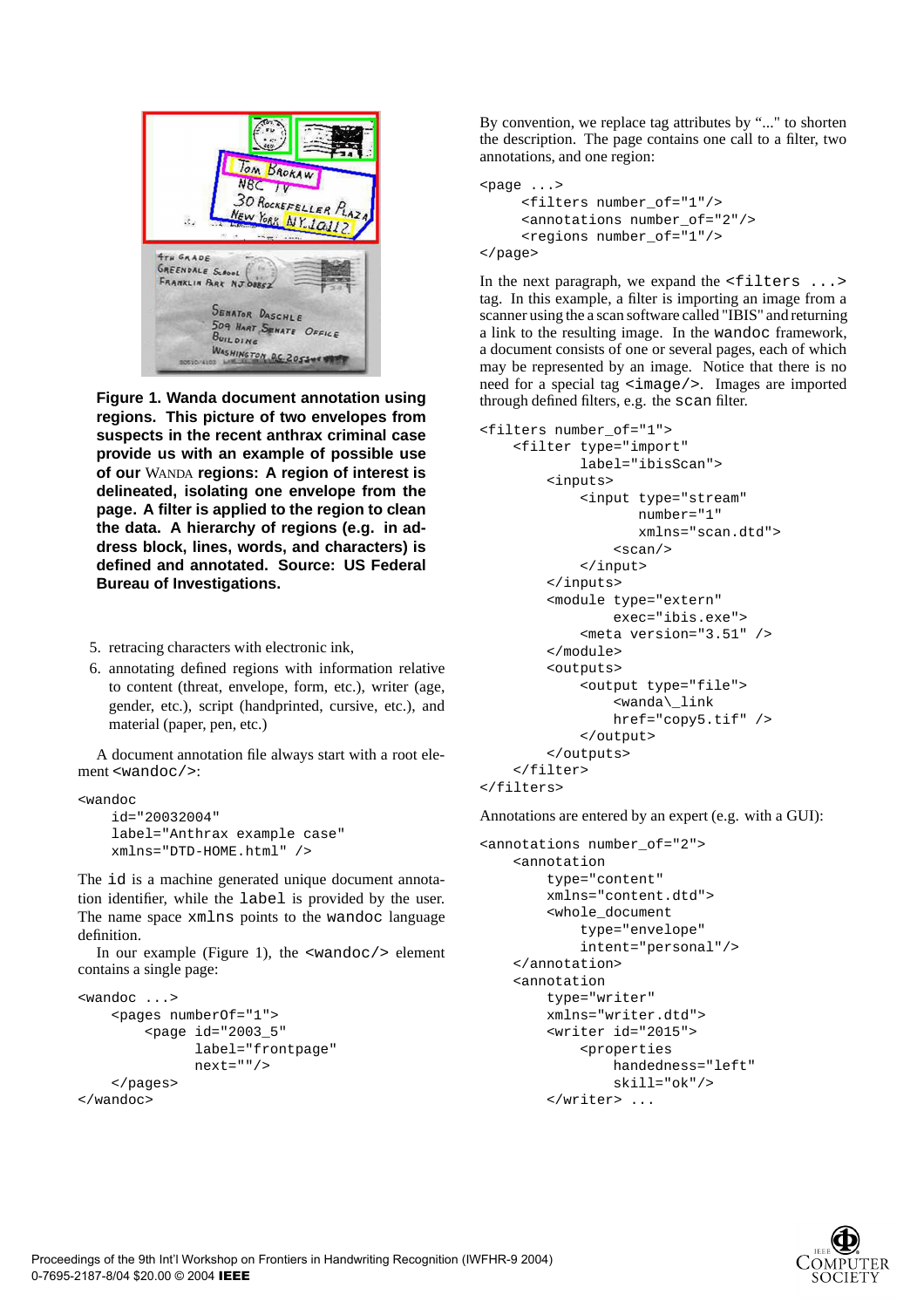... </annotation> </annotations>

The region content is the following:

```
<regions number_of="1">
    <region
        id="2003_1"
        label="Letter to Tom Brokaw"
        next="2">
        <points>
            <point x="0" y="0" />
            <point x="0" y="124" />
            <point x="76" y="124" />
            <point x="76" y="124" />
        </points>
        <annotations number_of="3"/>
        <filters number_of="1"/>
    </region>
</regions>
```
A region is defined by a unique id (presumably machine generated). Ids allow users and programs (filters) to refer to regions. Otherwise, by default, filters apply to their parent region, page or document. Additionally, regions may possess a user-defined label, the intend of which is to facilitate searching through regions. The attribute "next" is used to indicate a logical ordering of the regions, which are at the same hierarchical level. Such ordering is used, for instance, to indicate reading order. Regions are delineated by a polygon defined by a set of points. The origin is at the upper left corner. The unit, if not specified, is the pixel. The region of our example possesses three annotations and one filter. The filter corresponds to some measurements and returns features (not shown).

| region   - attributes: id, label, next          |
|-------------------------------------------------|
| - delineated by a set of points                 |
| (rectangle or polygon)                          |
| - content: filters, annotations, other regions, |
| wanda link, meta                                |

### **Table 2. Wanda region summary.**

## **4 Basic concepts: regions, annotations, and filters**

The example of the previous section introduced a number of concepts that are essential to WANDAML : regions, annotations, and filters that we explain in more details in this section. WANDAML follows a general skeleton:2

```
<wandoc>
    <filters/> [?]
     <annotations/> [?]
     <wanda_link/> [*]
     <meta/> [?]
     <pages> [?]
         <page> [+]
              <filters/> [?]
              <annotations/> [?]
               <regions/> [?]
               <wanda_link/> [*]
              <math>meta</math> / <math>\left[ ? \right]</math></page>
     </pages>
</wandoc>
```
There is a thin line between a markup language and a programming language. We make use of such possibilities of XML by introducing "filters", which allow users to record and eventually play back operations on the data. A filter can be understood as a computer program that processes the document and returns either a new transformed image or a set of features. We adopt the following skeleton for filters:

```
<filter> [+]
    <inputs> [+]
        \langleinput/>[+]</inputs>
    <module/> [+]
    <outputs> [+]
        <output/> [+]
    </outputs>
</filter>
```
The tags <input/> and <output/> wrap around application specific tags defining inputs and outputs. Via the use of name spaces, new types of inputs and outputs can be defined to extend WANDAML , without changing the core of the language. We include in the documentation examples of application specific filters [1].

Filters are general enough to encode any kind of computer-assisted document processing, including the definition of regions and annotations. Still, we introduce specialized tags for the "region" and "annotation" concepts because such concepts are central in the applications envisioned. The use of the specialized tags  $\langle$  reqion/ $\rangle$  and <annotation/> enhances legibility and facilitates computer parsing.

Wanda regions provide the possibility of multiple levels of annotations and local filtering. Regions may either be manually extracted or be the result of an automatic document segmentation. We summarize in Table 2 the essential region properties.

The <annotation/> tag is generic, it is merely a wrapper tag specifying a name space. This name space references a set of application specific tags, e.g. <writer/>, <script/>, <content/>, or <material/>. We summarize the content of these annotations in Table 3.



<sup>&</sup>lt;sup>2</sup>We use the following convention to describe tag requirements:  $[+]$  at least one; [?] zero or one; [\*] any number including zero.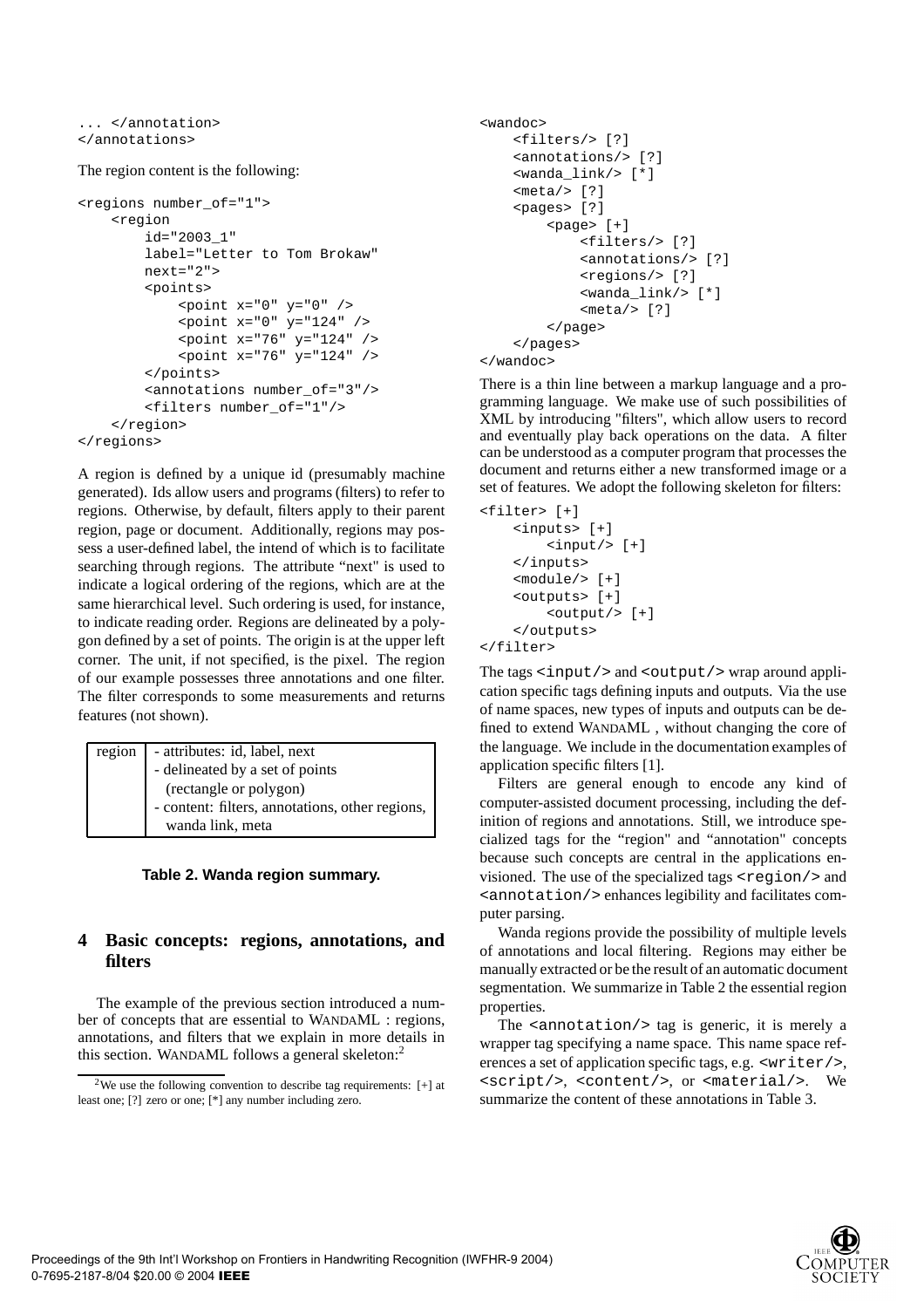| writer   | - person (first and last name, gender,      |
|----------|---------------------------------------------|
|          | year of birth)                              |
|          | - properties (handedness, skill)            |
|          | - education (country, level)                |
|          | - language (native)                         |
| material | - paper (type, size, material, weight,      |
|          | product, absorbency)                        |
|          | - pen (type, product, tip features, ink)    |
|          | - pad (type, surface, hardness)             |
| script   | - type (e.g. Latin, Greek, Arabic, etc.)    |
|          | - language (in which the script is written) |
|          | - style (major style, speed, connection,    |
|          | capitalization, consistency, stroke         |
|          | quality, embellishment, connectivity)       |
| content  | - document information (type, intent)       |
|          | - text block attributes (type, length)      |
|          | - text block content analysis (grammar,     |
|          | spelling, transcription, verbatim, tone)    |

**Table 3. Wanda annotation categories. We summarize in this table the attributes collected in the various annotation categories.**

We introduce a  $$z \leq k$  tag that regroups information$ about how the particular annotation was generated (author, date created, contact email, author's affiliation, etc.) and pertains to all WANDAML subsets. We also introduce a generic <wanda link/> tag: it refers to a file locator and plays a role similar to an HTML hyperlink or an Xlink.<sup>3</sup>

Finally, WANDAML allows experts to superimpose virtual ink (electronic ink) as entered, for instance, using a digitizing tablet, on top of a document image. This is achieved with the wink XML subset, which we do not describe here for space constraint reasons. See our techreport for details [1].

Overall, the wandoc DTD contains only 21 elements (or tags). But we have defined 10 specialized languages for our application, totalling 146 elements [1].

## **5 Application to forensic handwriting examination**

WANDAML might become an important information exchange vehicle in daily forensic casework and forensic analysis research. After being generated by expert rating and/or by technical equipment, WANDAML data may be used to generate reports documenting handwriting characteristics and be transferred to a database for large-scale writer identification.

In its current version WANDAML elaborates on the FISH [12] system, and introduces further categories and admissible values. The annotation categories implemented in WAN-DAML (Table 3) are well established in forensic science. Other categories such as the one supplied for digitalization, cleaning and interactive measurements are of great importance for computer-based examination. In the WANDA system, we implemented standard measurements such as slant, character and word spacing, ascender and descender length [15]. Using the open concepts of <filters/> and <annotations/> WANDAML is also capable to fulfill upcoming demands.

The representation of handwritings features with a standardized XML format supports the exchange of examination result between different laboratories and/or governmental entities. The data can be rapidly imported into any computer platform. So, WANDAML promotes interoperability, and, with the anchors for further extensions, long-term usability.

### **6 Conclusion**

This paper described a new data format WANDAML to annotate forensic handwriting data. The choice of XML makes it intrinsically extensible. Our design is centered around a small number of concepts and conventions. Regions, annotations, and filters are the three essential elements of all WANDAML annotated documents. Regions are parts of documents delineated with a rectangular of polygonal shape. Regions are naturally organized by the XML hierarchy. This reflects well the hierarchical nature of documents' organization (e.g., page, paragraph, line, word, character). In addition, within a given hierarchical level, regions are organized in linked lists to encode logical relations such as reading order. Region annotations are encapsulated within a generic annotation tag. Via the mechanism of XML name spaces, this provides users with the flexibility of defining their own types of annotations to supplement the types already defined: writer, material, script, and content. WAN-DAML has a simple syntax to format filters. New types of filter inputs and outputs may be defined via the use of name spaces. WANDAML also defines some application specific filter formats, and a virtual ink encoding format. We foresee that the simplicity and extensibility of the framework will encourage its wide spreading within the handwriting recognition community and in the document analysis community at large.



 $3$ The definition of a wanda link in terms of Xlink has not been firmed up yet but there are provisions for it in the DTD.